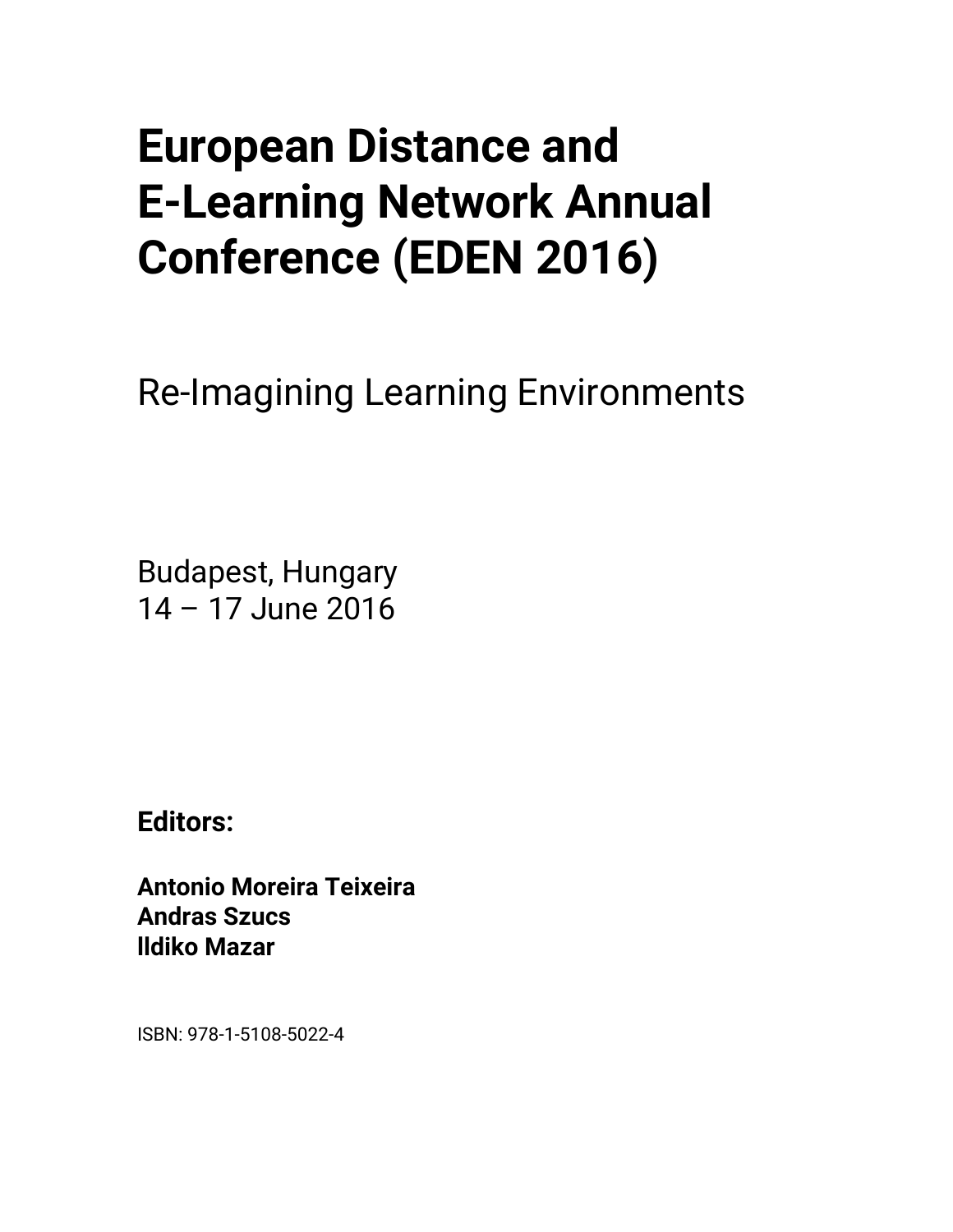**Printed from e-media with permission by:** 

Curran Associates, Inc. 57 Morehouse Lane Red Hook, NY 12571



**Some format issues inherent in the e-media version may also appear in this print version.** 

Copyright© (2016) by European Distance and E-Learning Network (EDEN) All rights reserved.

Printed by Curran Associates, Inc. (2018)

For permission requests, please contact European Distance and E-Learning Network (EDEN) at the address below.

European Distance and E-Learning Network (EDEN) Budapest University of Technology & Economics H-1111 Budapest, Egry J. u.1. Hungary

Phone: +36 1 463 1628 Fax: +36 1 463 1858

secretariat@eden-online.org

#### **Additional copies of this publication are available from:**

Curran Associates, Inc. 57 Morehouse Lane Red Hook, NY 12571 USA Phone: 845-758-0400 Fax: 845-758-2633 Email: curran@proceedings.com Web: www.proceedings.com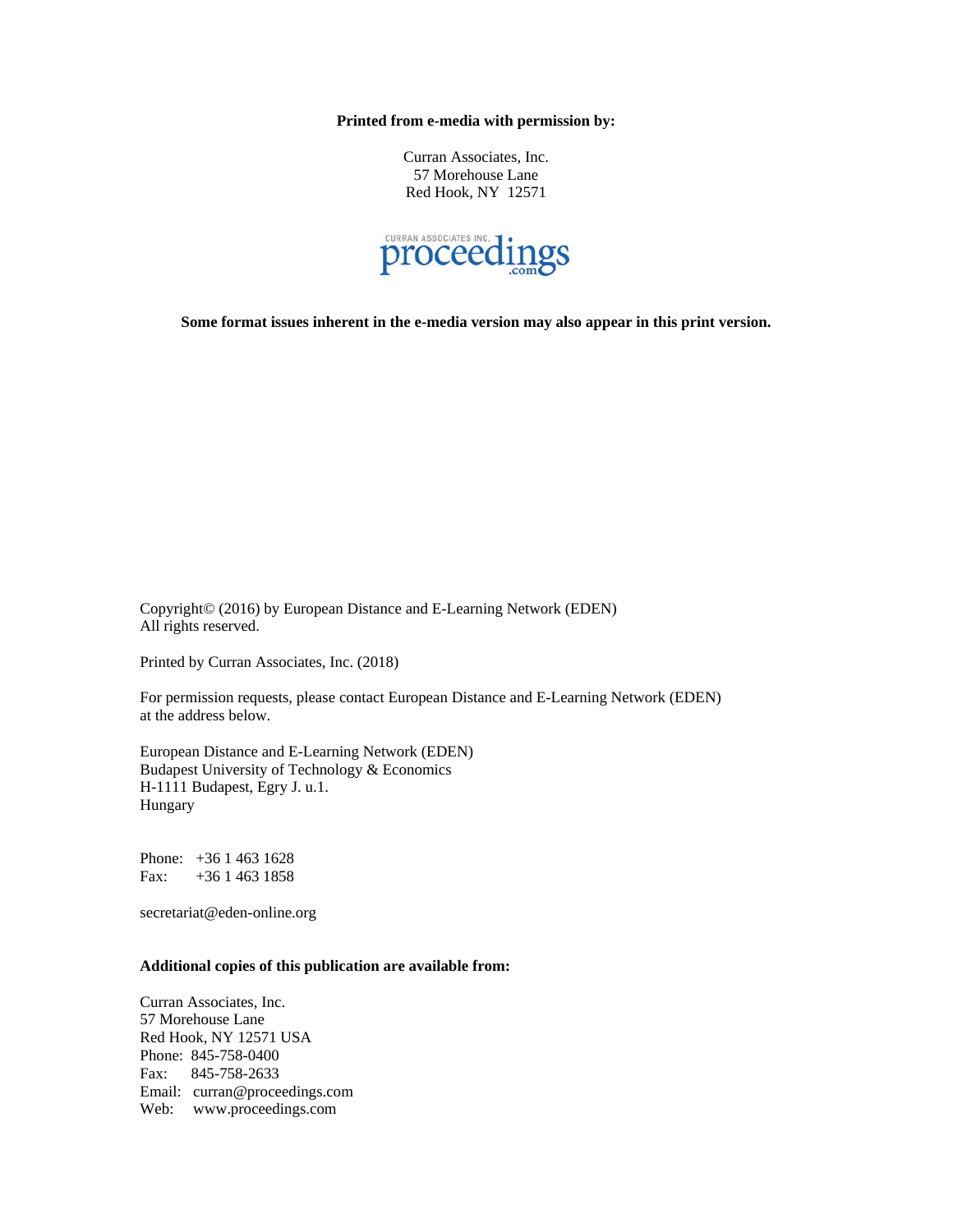# **TABLE OF CONTENTS**

# **THEORY, CONCEPT AND PRACTICE IN ICT ENHANCED LEARNING**

| Stéphanie Gauttier, Inmaculada Arnedillo-Sanchez, Trinity College Dublin, Ireland                                                                                                                                                                                                                                                                                                                   |
|-----------------------------------------------------------------------------------------------------------------------------------------------------------------------------------------------------------------------------------------------------------------------------------------------------------------------------------------------------------------------------------------------------|
| András Benedek, János Horváth Cz., Budapest University of Technology and Economics, Hungary                                                                                                                                                                                                                                                                                                         |
| Academics' Use of Academic Social Networking Sites: The Case of ResearchGate and Academia.edu 3<br>Efrat Pieterse, Western Galilee College, Hagit Meishar-Tal, Holon Institute of Technology, Israel                                                                                                                                                                                                |
| Shimon Amar, Ohalo College of Education, Israel, Frederic Roblin, Steelcase Education, France                                                                                                                                                                                                                                                                                                       |
| Top-Down or Bottom Up: A Comparative Study on Assessment Strategies in the Studio Adaptive Learning<br>Christian Weber, Corvinno Technology Transfer Center, Réka Vas, Corvinus University of Budapest, Hungary                                                                                                                                                                                     |
| Paula Carolei, Universidade Federal de Sao Paulo (UNIFESP),<br>Eliane Schlemmer, Universidade do Vale do Rio dos Sinos (UNISINOS), Brazil                                                                                                                                                                                                                                                           |
| POLICY DIMENSIONS OF ICTS AND LEARNING DEVELOPMENT                                                                                                                                                                                                                                                                                                                                                  |
| János Ollé, László Hülber, Eszterházy Károly University of Applied Sciences,<br>Henrik Sablik, Ágnes Kocsis, Nexius Learning - ELMS Zrt., Hungary                                                                                                                                                                                                                                                   |
| Nikola Kadoić, Nina Begičević Ređep, Blaženka Divjak,<br>University of Zagreb, Faculty of Organization and Informatics, Croatia                                                                                                                                                                                                                                                                     |
| Alan Tait, The Open University, United Kingdom                                                                                                                                                                                                                                                                                                                                                      |
| Don Olcott, Jr., Charles Sturt University, Australia and Carl von Ossietzky University of Oldenburg, Germany,<br>Lisa Marie Blaschke, Carl von Ossietzky University of Oldenburg, Germany                                                                                                                                                                                                           |
| George Ubachs, European Association of Distance Teaching Universities (EADTU), The Netherlands                                                                                                                                                                                                                                                                                                      |
| <b>OPEN EDUCATIONAL RESOURCES</b>                                                                                                                                                                                                                                                                                                                                                                   |
| Airina Volungevičienė, Estela Daukšienė, Margarita Teresevičienė, Vytautas Magnus University, Lithuania                                                                                                                                                                                                                                                                                             |
| Advantages and Disadvantages of SPOCs (Small Private Online Courses): Experiences with Online Learning 13<br>Gerard Gielen, UC Leuven Limburg, Belgium                                                                                                                                                                                                                                              |
| Educational System Interoperability - Challenges for Open Learning and Training Programs  14<br>Christian-Andreas Schumann, Eric Forkel, Helge Gerischer, Janek Goetze, Thomas Klein, Claudia Tittmann,<br>West Saxon University of Zwickau, Jana Weber, Technische Universität Berlin, Germany, Feng Xiao,<br>Tongji University, China, Jorge Alejandro Manríquez Frayre, Tec de Monterrey, Mexico |
| Open Education as Disruption: Lessons for Open and Distance Learning from Open Educational Practice  15                                                                                                                                                                                                                                                                                             |

*Ronald Macintyre, The Open University in Scotland, Scotland*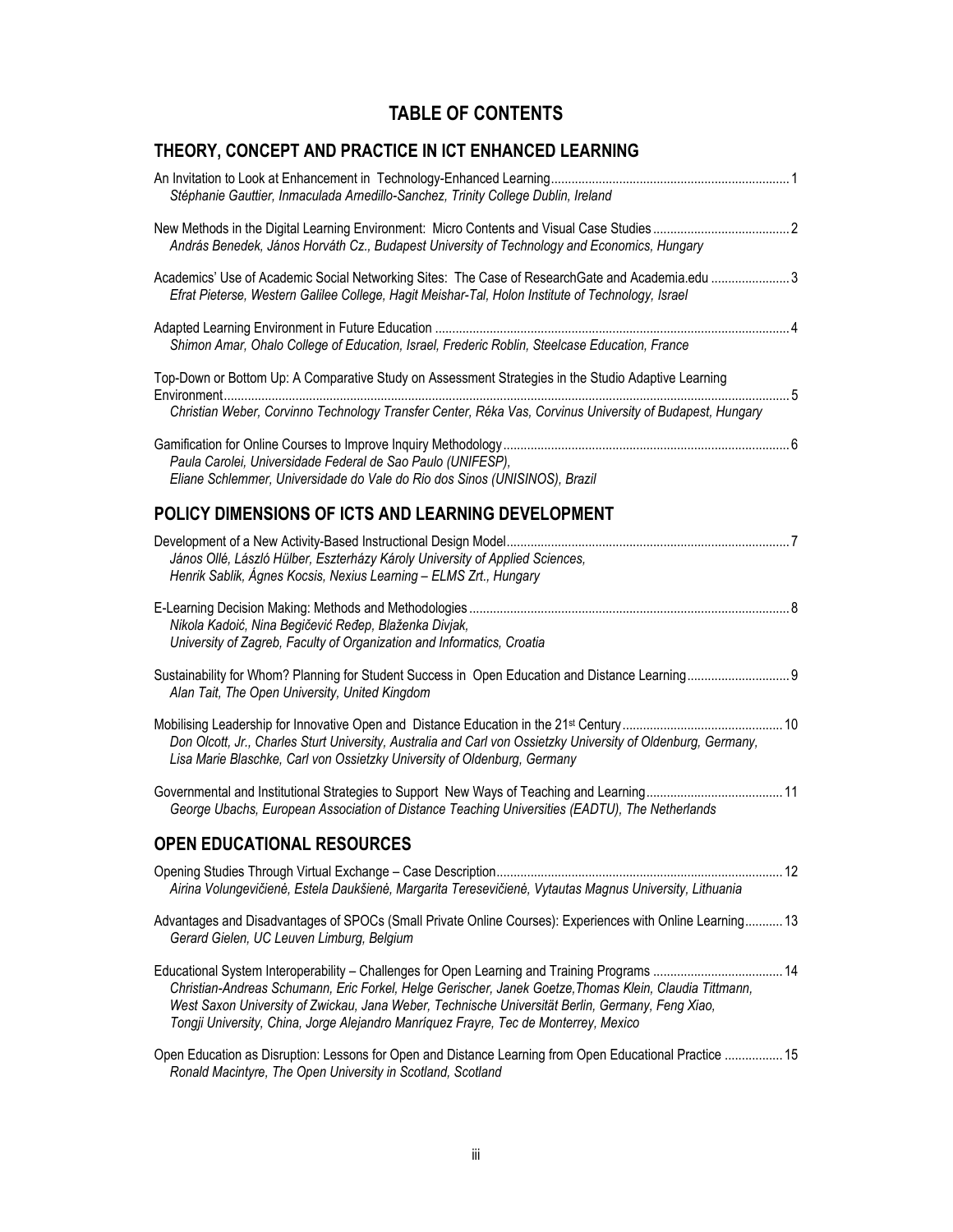| Fabio Nascimbeni, Universidad Internacional de La Rioja (UNIR), Spain                                                                                                                                                                                                   |  |
|-------------------------------------------------------------------------------------------------------------------------------------------------------------------------------------------------------------------------------------------------------------------------|--|
| Michael Vogelsang, Business and Information Technology School, Germany, Marios Vryonides, European<br>University Cyprus, Cyprus, Pedro Lara Bercial, Universidad Europea Madrid, Spain, Alain Noghiu, Laureate<br>Network Office, Netherlands                           |  |
| MOOCS ISSUES - EXPERIENCE, UNDERSTANDING, ATTITUDES, HOPES                                                                                                                                                                                                              |  |
| Steven Warburton, Maria Fragkaki, Sophia Vahora, University of Surrey, United Kingdom                                                                                                                                                                                   |  |
| Cathrine Tømte, Siri Aanstad, Jørgen Sjaastad, Sabine Wollscheid,<br>The Nordic Institute for Studies in Innovation, Research and Education (NIFU), Norway                                                                                                              |  |
| Elran Michal, Bar Carmel, Bar-On Naama, Elran Yossi,<br>Davidson Institute of Science Education, Weizmann Institute of Science, Rehovot, Israel                                                                                                                         |  |
| Afsaneh Sharif, Manuel Dias, University of British Columbia, Canada                                                                                                                                                                                                     |  |
| Eva Garcia-Lopez, Antonio Garcia-Cabot, Luis de-Marcos, University of Alcala, Spain, António Moreira Teixeira,<br>Universidade Aberta & University of Lisbon, Maria do Carmo Teixeira Pinto, Universidade Aberta, Portugal                                              |  |
| Noga Magen-Nagar, Gordon College of Education, Miri Shonfeld, Kibbutzim College of Education,<br>Technology and Arts Institution and MOFET, Roni Dayan, Ministry of Education, Israel                                                                                   |  |
| Huion Patricia, Limburg Catholic University College, Belgium                                                                                                                                                                                                            |  |
| Hakan Altinpulluk, Mehmet Kesim, Anadolu University, Turkey                                                                                                                                                                                                             |  |
| How a MOOC-Like Course is Facilitating Teachers' Continuing Education and Teachers' Professional Learning<br>Sabine Wollscheid, Cathrine Tømte, Jørgen Sjaastad, Siri Aanstad,<br>The Nordic Institute for Studies in Innovation, Research and Education (NIFU), Norway |  |
| WORK BASED LEARNING AND TRAINING SUPPORTED BY TECHNOLOGY                                                                                                                                                                                                                |  |
| Building together Efficient, Targeted and Long-Lasting E-Training: Experience Feedback from the uTOP Project  27<br>Vincent Beillevaire, UNIT Foundation, Anne Boyer, Lorraine University, France                                                                       |  |
| Nelson Jorge, Delft University of Technology, The Netherlands, Lina Morgado, Universidade Aberta, Pedro Gaspar,<br>Instituto Politécnico de Leiria, Portugal                                                                                                            |  |
| Extracurricular Vocational Training in Higher Education: Resume of Experiences after Ten Years of Practice  29<br>Thomas Richter, Heimo H. Adelsberger, Pouyan Khatami, TELIT @ University of Duisburg Essen, Germany                                                   |  |
| Bridging Theory to Practice Through a Flipped Classroom Approach in an Entrepreneurship Course 30<br>Ingrid le Roux, University of Pretoria, South Africa                                                                                                               |  |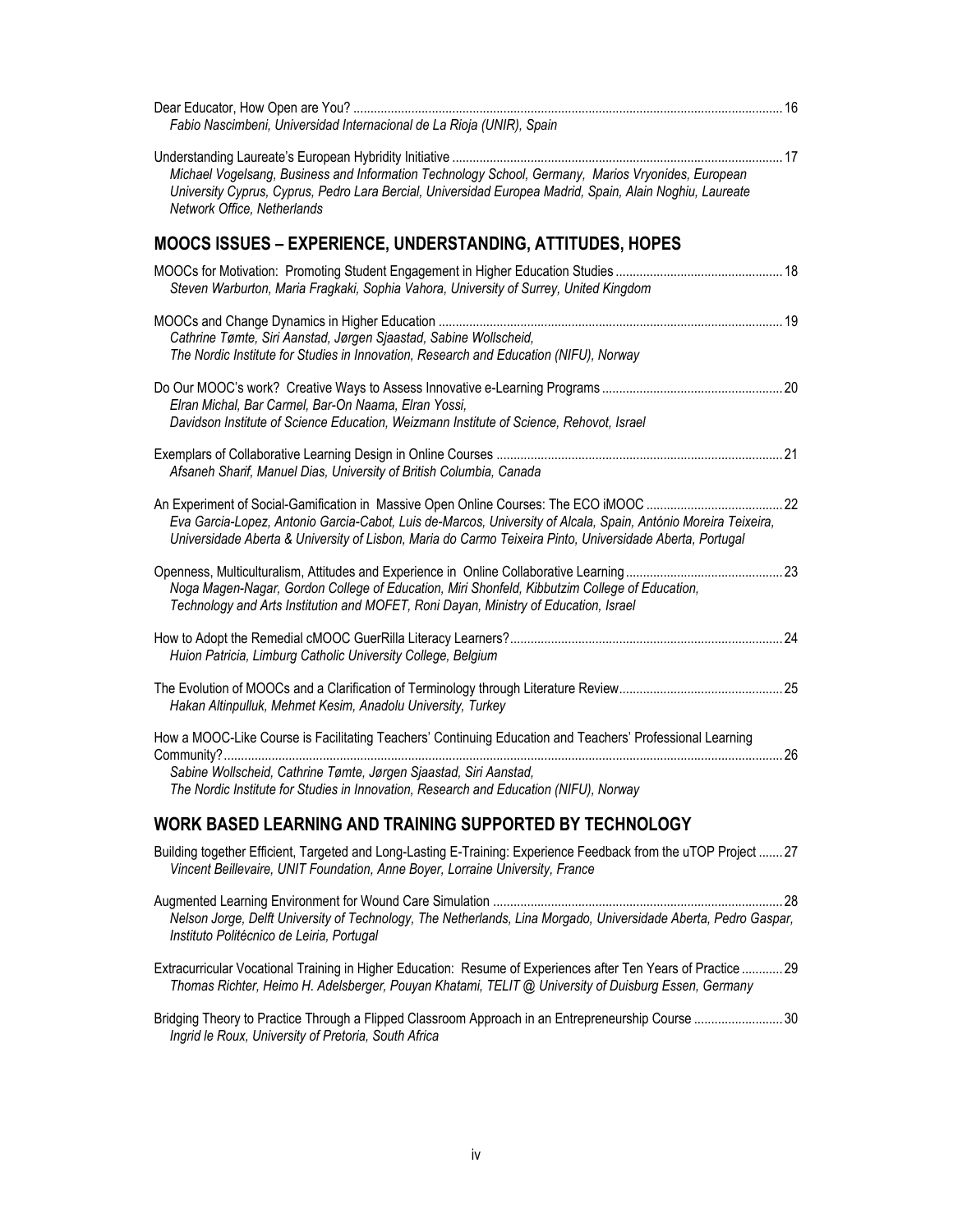## **SOCIO-ECONOMIC AND CULTURAL ASPECTS IN E-LEARNING**

| Keith Hampson, Contact North/Contact Nord, Canada                                                                                                                                                                                                                                                                                                                     |  |
|-----------------------------------------------------------------------------------------------------------------------------------------------------------------------------------------------------------------------------------------------------------------------------------------------------------------------------------------------------------------------|--|
| Creating a Socially Sensitive Learning Environment for Science Education: The SSIBL Framework  32<br>Andrea Kárpáti, Andrea Király, ELTE University, Faculty of Science, Centre for Science Communication and<br><b>UNESCO Chair for Multimedia in Education, Hungary</b>                                                                                             |  |
| Alan Bruce, Universal Learning Systems, Ireland                                                                                                                                                                                                                                                                                                                       |  |
| Séamus Ó Tuama, University College Cork, Ireland                                                                                                                                                                                                                                                                                                                      |  |
| Recasting "Wikinomics" in Educational Environments - Case Studies in the Wikinomics Project35<br>Athanasios Priftis, Jean Philippe Trabichet, Haute école de gestion de Genève (HEG-Genève) of the<br>University of Applied Sciences Western Switzerland (HES-SO), Theo Bondolfi, Ynternet.org, Switzerland,<br>Núria Molas-Castells, Universitat de Barcelona, Spain |  |
| Anne Gaskell, St Edmund's College, University of Cambridge, Roger Mills, Centre for Distance Education,<br>International Academy, University of London, United Kingdom                                                                                                                                                                                                |  |
| LEARNER NEEDS, CHARACTERISTICS AND THE E-LEARNING SOLUTIONS                                                                                                                                                                                                                                                                                                           |  |
| Perceptions of Learning Activities and Learning Outcomes in a ROSE (Random Short-Term Learning Environment) 37<br>Keren Levy, Elaine Hoter, David Burg, Ohalo College of Education, Science and Sport, Israel                                                                                                                                                         |  |
| Situated Formative Feedback - How a Moodle Can Enhance Student Learning through Online Feedback 38<br>Niels Bech Lukassen, University College of Northern Denmark and Aarhus University, Christian Wahl,<br>University College of Northern Denmark, Elsebeth Korsgaard Sorensen, Aalborg University, Denmark                                                          |  |
| Erika Jókai, Budapest University of Technology and Economics, Hungary                                                                                                                                                                                                                                                                                                 |  |
| Luis Guadarrama, Marc Cels, Corinne Bossé, Elaine Fabro, Mary Pringle, Cindy Ives,<br>Athabasca University, Canada                                                                                                                                                                                                                                                    |  |
| Re-Imagining Coursework Masters for Online Learning Based on Research and Design Principles 41<br>Lynette Nagel, University of Pretoria, South Africa                                                                                                                                                                                                                 |  |
| Self-Knowledge and Networking in a Training Course and How to Make it in the Virtual Space 42<br>Beatrix Séllei, Budapest University of Technology and Economic, Hungary                                                                                                                                                                                              |  |
| Benedetto Vertecchi, Antonella Poce, Francesco Agrusti, Maria Rosaria Re, Università Roma Tre, Italy                                                                                                                                                                                                                                                                  |  |
| Guiding Students to Become Lifelong Learners: Flipped Classroom and Meaningful Participation in a<br>Teemu Leinonen, Eva Durall, Aalto University, Finland                                                                                                                                                                                                            |  |
| Immersive Learning - Learning Patterns inside Digital Cultural Immersive Experiences in Situ  45<br>Patrizia Schettino, Università della Svizzera italiana, Switzerland                                                                                                                                                                                               |  |
| Amplifying the Process of Inclusion through a Genuine Marriage between Pedagogy and Technology 46<br>Elsebeth Korsgaard Sorensen, Hanne Voldborg Andersen, Aalborg University, Denmark                                                                                                                                                                                |  |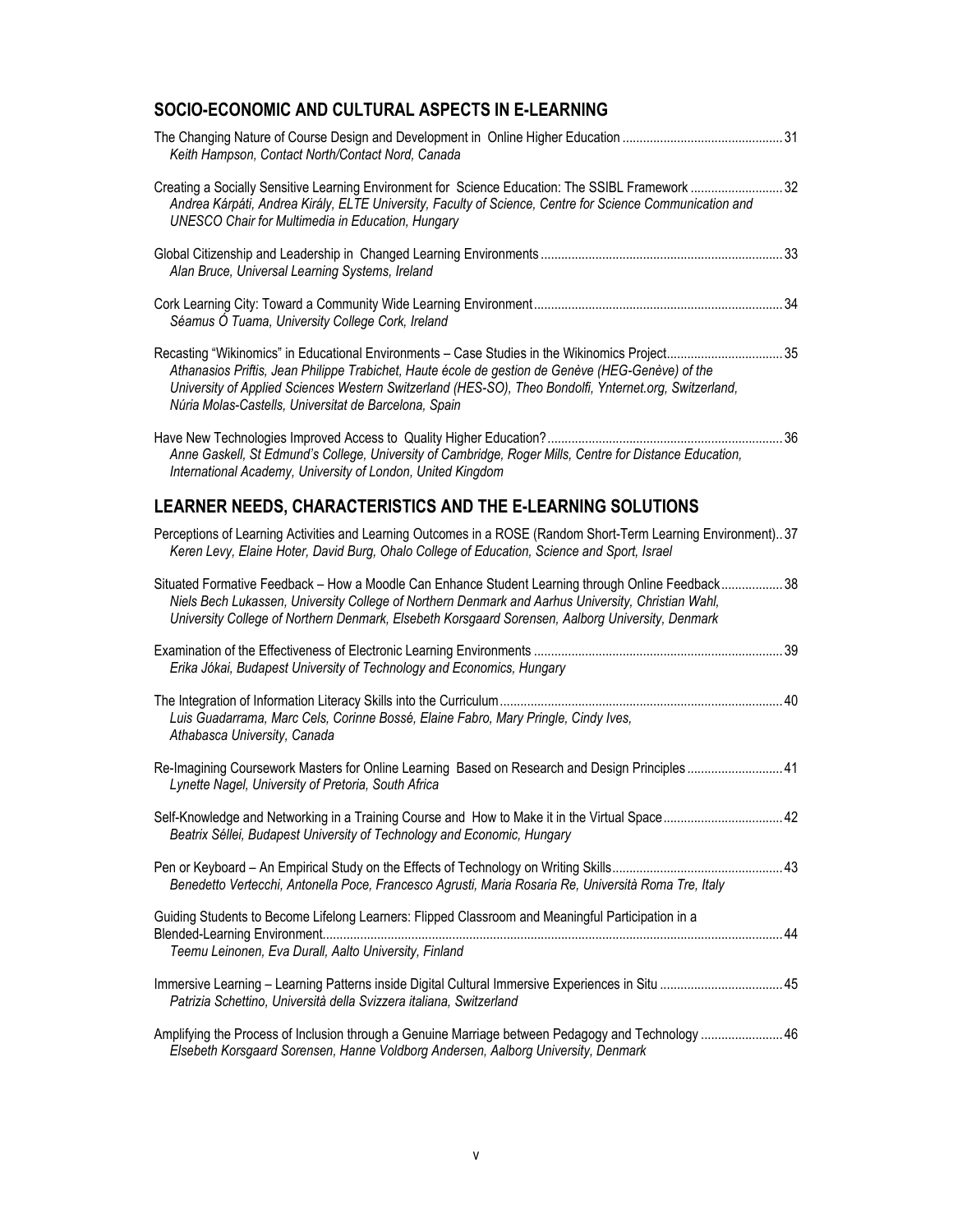| George Parmenidis, Nelly Marda, Olga Ioannou, National Technical University of Athens (NTUA), School of<br>Architecture, Greece                                                                                                                         |  |
|---------------------------------------------------------------------------------------------------------------------------------------------------------------------------------------------------------------------------------------------------------|--|
| SMART DIGITAL PEDAGOGY AND LEARNING METHODOLOGY                                                                                                                                                                                                         |  |
| Using Hypervideos in Initial Vocational Education: Effectiveness and Motivation of Instructional Scenarios  48<br>Alberto Cattaneo, Florinda Sauli, Swiss Federal Institute for Vocational Education and Training, Switzerland                          |  |
| Fernando Albuquerque Costa, University of Lisbon, Portugal                                                                                                                                                                                              |  |
| Sandra Kučina Softić, Ana Ćorić Samardžija, University of Zagreb University Computing Centre, Croatia                                                                                                                                                   |  |
| How Social Networking Experience Relates to Social Presence and Attitude of Using SNS in Education51<br>Jieun Lim, Jennifer Richardson, Purdue University, United States of America                                                                     |  |
| György Molnár, Zoltán Szűts, Dávid Sik, Budapest University of Technology and Economics, Hungary                                                                                                                                                        |  |
| Repository of Inspiring Science Education Project for Space and Astronomy in Science Education 53<br>Panagiota Argyri, Model High School Evangelika of Smyrna, Greece                                                                                   |  |
| Extending Learning Environments in Higher Education: Online Peer-to-Peer Counselling in Professional Degree<br>Patricia Arnold, Munich University of Applied Sciences, Germany                                                                          |  |
| How Do Faculty Members React Towards the Use of Personal Mobile Devices by Students in the Classroom?55<br>Hagit Meishar-Tal, Holon Institute of Technology (HIT), Alona Forkosh-Baruch, Levinsky College, Israel                                       |  |
| Miki Kritz, Miri Shonfeld, Kibbutzim College of Education Technology & Arts, Ilan Nagar, Hemdat Hadarom, Israel                                                                                                                                         |  |
| <b>QUALITY, ASSESSMENT AND EVALUATION</b>                                                                                                                                                                                                               |  |
| Stamenka Uvalić-Trumbić, Senior Advisor to the US Council for Higher Education Accreditation;<br>Former Chief of Higher Education Section, UNESCO                                                                                                       |  |
| Hilde Van Laer, Koen De Pryck, Chang Zhu, Yves Blieck, Vrije Universiteit Brussel, Belgium                                                                                                                                                              |  |
| Implementing a Model and Processes for Mapping Digital Literacy in the Curriculum (Online Badges) 59<br>George Evangelinos, Anglia Ruskin University, Debbie Holley, Bournemouth University, Mark Kerrigan,<br>Anglia Ruskin University, United Kingdom |  |
| INTERNATIONAL INITIATIVES AND COLLABORATION CASES                                                                                                                                                                                                       |  |
| Wissam Tawileh, Technische Universität Dresden, Germany                                                                                                                                                                                                 |  |
| Gerard L. Danford, Haaga-Helia University of Applied Sciences, Finland                                                                                                                                                                                  |  |
| ICT in the Final Years of Secondary Schooling: Policies and Assessments in Australia and Vietnam 62<br>Tran Manh Tang, Dorian Stoilescu, University of Western Sydney, Australia                                                                        |  |
| The Role of the Association of Arab Universities in Promoting eLearning in the Member Universities  63<br>Sultan Abu Orabi, Abdallah Al-Zoubi, Association of Arab Universities, Jordan                                                                 |  |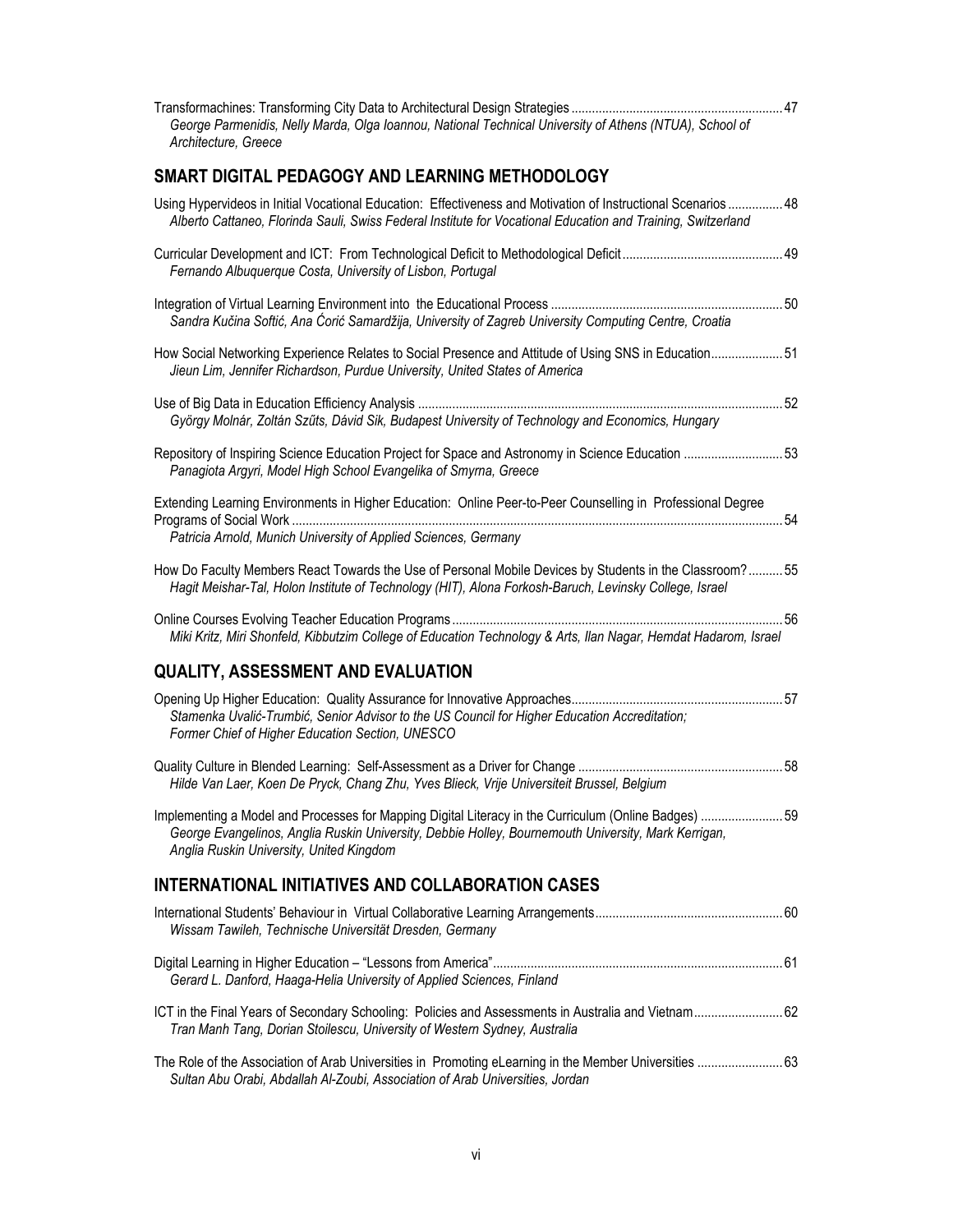| Ana Mouta, Ana Paulino, Hélder Quintela, JP-inspiring knowledge, Portugal                                                                                                                                                                                                                                                                                                     |  |
|-------------------------------------------------------------------------------------------------------------------------------------------------------------------------------------------------------------------------------------------------------------------------------------------------------------------------------------------------------------------------------|--|
| <b>ONLINE LEARNING NATIONAL CASE STUDIES</b>                                                                                                                                                                                                                                                                                                                                  |  |
| Anthony F. Camilleri, Knowledge Innovation Centre, Alex Grech, StrategyWorks, Malta                                                                                                                                                                                                                                                                                           |  |
| Digital Creativity for Net Generation Students: Retooling the Art and Design Environment at School  66<br>Andrea Kárpáti, ELTE University, Faculty of Science, Centre for Science Communication and UNESCO Chair<br>for Multimedia in Education, Ágnes Gaul-Ács, KAPTÁR Visual Arts Workshop and Archive, Hungary                                                             |  |
| The Impact of the National ICT Program on the School from the Viewpoint of the Administration - A Case Study  67<br>Wasserman Egoza, Targani Tami, Herzog Academic College, Israel                                                                                                                                                                                            |  |
| Developing an Irish Professional Development Framework for Teaching and Learning, in the Changing Higher<br>Geraldine O'Neill, Terry Maguire, Elizabeth Noonan,<br>National Forum for the Enhancement of Teaching and Learning, Ireland                                                                                                                                       |  |
| <b>INSTITUTIONAL INNOVATION AND DEVELOPMENT WITH ICTS</b>                                                                                                                                                                                                                                                                                                                     |  |
| Yasemin Gülbahar, Hale Ilgaz, Ankara University, Turkey                                                                                                                                                                                                                                                                                                                       |  |
| Nelson Jorge, Willem van Valkenburg, Sofia Dopper, Delft University of Technology, The Netherlands                                                                                                                                                                                                                                                                            |  |
| Deborah Arnold, William Perez, Université de Bourgogne, France                                                                                                                                                                                                                                                                                                                |  |
| The Assessment Process as a Cornerstone of Quality Assurance in Higher Education: The UOC Case 72<br>Ana-Elena Guerrero-Roldán, M. Elena Rodríguez, Xavier Baró, David Bañeres, Ingrid Noguera,<br>Universitat Oberta de Catalunya, Spain                                                                                                                                     |  |
| <b>POSTERS</b>                                                                                                                                                                                                                                                                                                                                                                |  |
| Tell Me Your Story: A MOOC Model for Reducing Bias Through Personalizing Cultural Narratives in Small,<br>Elaine Hoter, Ohalo College of Science Education and Sport, Nili Alon Amit, Kibbutzim College,<br>Jen Sundick, David Yellin College of Education, Manal Yazbak Abu Ahmad, Sachnin College of Education,<br>Reina Rutlinger-Reiner, Talpiot Academic College, Israel |  |
| Rosanna De Rosa, University of Naples, Alessandro Bogliolo, University of Urbino, Italy                                                                                                                                                                                                                                                                                       |  |
| Sólveig Jakobsdóttir, Grímur Bjarnason, Kristinn H. Gunnarsson, Dóra Dögg Kristófersdóttir,<br>University of Iceland, Iceland                                                                                                                                                                                                                                                 |  |
| Using OERs, PERs, Blending and Flipping to Deliver a Computer Systems Module to Year 1 Students  76<br>Michael O'Rourke, Athlone Institute of Technology (AIT), Ireland                                                                                                                                                                                                       |  |
| Olga Grishina, Elena Sidorova, Plekhanov Russian University of Economics, Russia                                                                                                                                                                                                                                                                                              |  |
| Knowledge in Motion between Formal Education and Professional Practice - How to Design for Learning<br>Anne Mette Bjørgen, Line Kristiansen, Lillehammer University College, Norway                                                                                                                                                                                           |  |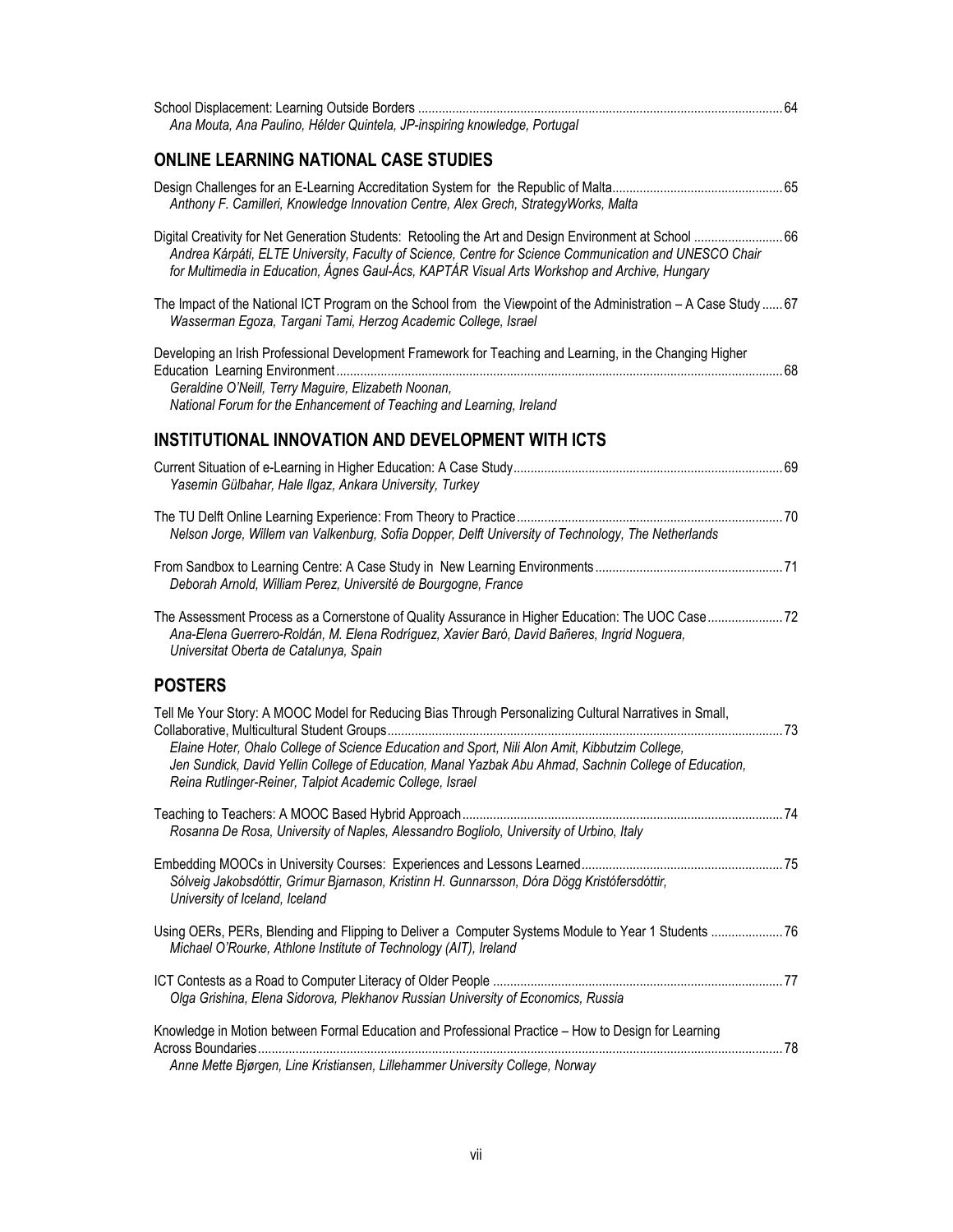| The Significance and Possibilities of International Cooperation between Institutions of Higher Education  79<br>Éva Sándor-Kriszt, Anita Csesznák, Budapest Business School, Hungary                                                                                                               |  |
|----------------------------------------------------------------------------------------------------------------------------------------------------------------------------------------------------------------------------------------------------------------------------------------------------|--|
| Egoza Wasserman, Miki Kritz, Einat Rozner, Asmaa N. Ganayem, Dorit Barat, Smadar Bar-Tal, Miri Shonfeld,<br>MOFET Institute, Israel                                                                                                                                                                |  |
| Redefining the Student Experience: Information-Seeking Behaviour - The Complete Picture 81<br>Sandra Tury, University of London, United Kingdom                                                                                                                                                    |  |
| Ilaria Merciai, Marco Cerrone, University of Naples Federico II, Italy                                                                                                                                                                                                                             |  |
| Dorian Stoilescu, University of Western Sydney, Australia                                                                                                                                                                                                                                          |  |
| The e-Campus-Project - The Transformation of a Student Administrative Tool into a<br>Mikael Reberg, Mid Sweden University, University Library and Learning Resource Centre, Sweden                                                                                                                 |  |
| Hayley Weigelt-Marom, Alona Forkosh-Baruch, MOFET Institute, Israel                                                                                                                                                                                                                                |  |
| Development of Shared Knowledge in a Virtual Reality Environment for Collaborative Learning  86<br>Laura Kiss, Balázs Péter Hámornik, Máté Köles, Budapest University of Technology and Economics, Hungary                                                                                         |  |
| Changing LMS: How to Manage Change about Technological Innovations in Higher Education 87<br>Eva P. Gil-Rodríguez, Ana María Delgado García, Mireia Leg Gil, Universitat Oberta de Catalunya, Spain                                                                                                |  |
| Blended Learning before a Learning Environment Change:<br>Nynke de Jong, Laury de Jonge, Marijke Kruithof, University of Maastricht, The Netherlands                                                                                                                                               |  |
| Corina Erk, Regine Prem, Bavarian Virtual University, Germany                                                                                                                                                                                                                                      |  |
| Jorge León Martínez, Edith Tapia Rangel, National Autonomous University of Mexico (UNAM), Mexico                                                                                                                                                                                                   |  |
| Adnan Qayyum, Pennsylvania State University, USA, Albert Sangra, Open University of Catalonia, Spain                                                                                                                                                                                               |  |
| 10 Years of Experience in Virtual Mobility: Developing Competencies for Mastering the<br>Virtual Learning Environment and Participating in Virtual Mobility Courses - The Case of DOBA Faculty  92<br>Nataša Ritonija, Anita Maček, DOBA Faculty for Applied Business and Social Studies, Slovenia |  |
| Lucija Dejanović, Croatian Academic and Research Network (CARNet), Croatia                                                                                                                                                                                                                         |  |
| Cornelia Helmstedt, Bettina Graevingholt, University of Bonn, Germany                                                                                                                                                                                                                              |  |
| Citius, Altius, Fortius, Reticulius: Opening up Volunteer Training for the Olympic Games to the Networked Age 95<br>John P. Egan, University of Auckland, New Zealand                                                                                                                              |  |
| Professional Skills in Management and Leadership, Entrepreneurship and Communication -<br>Nataša Ritonija, Nuša Lazar, Pedja Ašanin Gole, Anita Maček, Tina Vukasović, DOBA Faculty of Applied Business<br>and Social Studies Maribor, Slovenia                                                    |  |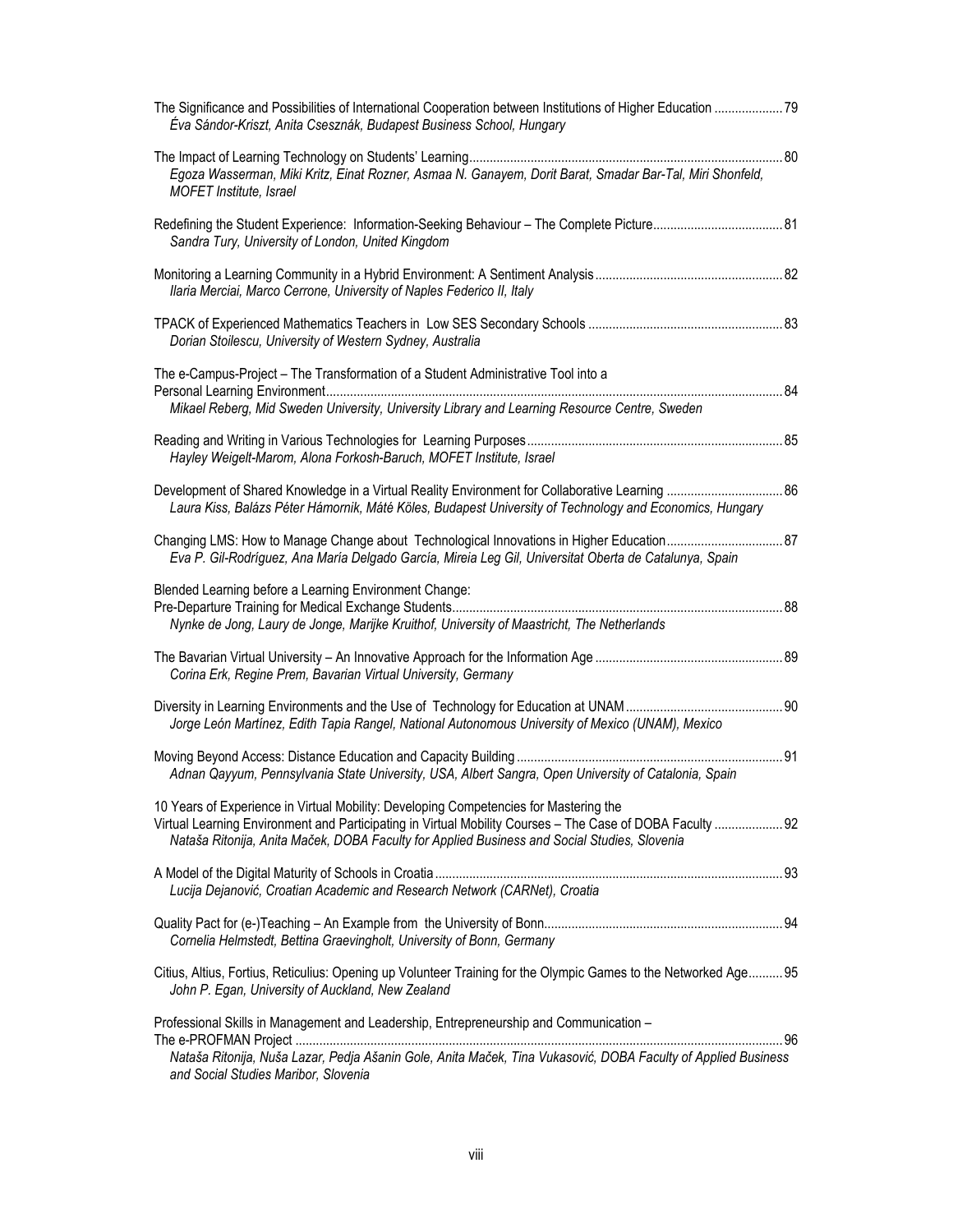## **WORKSHOPS**

| Marta Aymerich, Universitat Oberta de Catalunya, Spain                                                                                                                                                                                                                                                                                                                                                 |
|--------------------------------------------------------------------------------------------------------------------------------------------------------------------------------------------------------------------------------------------------------------------------------------------------------------------------------------------------------------------------------------------------------|
| Effective Interactive Webinars: Methods to Facilitate Learning in Open Collaborative Learning Environments. A<br>Torhild Slåtto, Flexible Education, Norway, Alastair Creelman, Linnaeus University, Markus Schneider, Karlstad<br>University, Sweden, David Röthler, Projektkompetenz, Austria, Hróbjartur Árnason, University of Iceland, Iceland                                                    |
| JRC-IPTS Research on Opening up Education through the Use of Digital Technologies:<br>Yves Punie, European Commission Joint Research Centre, Andreia Inamorato dos Santos, European Commission                                                                                                                                                                                                         |
| (JRC-IPTS), Spain<br>Next Generation Learning Environments: How to Map Learning Methodologies to Learning Technologies  100<br>Francesc Santanach, Universitat Oberta de Catalunya, Spain, Jeff Merriman, Massachusetts Institute of<br>Technology, Tom Coppeto, Boston College, United States of America                                                                                              |
| Kristian Madsen, Flemming Nielsen, Laila Emiliussen, VUC Storstrom, Denmark                                                                                                                                                                                                                                                                                                                            |
| Joergen Grubbe, The Danish Association for Flexible Learning - FLUID, Denmark, Alastair Creelman, Linnaeus<br>University, Sweden, Hrobjartur Arnason, University of Iceland, Iceland                                                                                                                                                                                                                   |
| European Policy and Practice in Digital Skills and Competences -<br>Deirdre Hodson, DG EAC, European Commission, Belgium, Deborah Arnold, University of Burgundy, France,<br>Sandra Kučina Softić, University of Zagreb, Croatia, Ildiko Mazar, EDEN, United Kingdom                                                                                                                                   |
| Thomas Fischer, Sofoklis Sotiriou, Ellinogermaniki Agogi, Greece, Christian Stracke, Open University in the<br>Netherlands, The Netherlands, Sally Reynolds, Mathy Vanbuel, ATiT, Belgium                                                                                                                                                                                                              |
| Learning Analytics: Exploring the Putting in Place of a System that Supports Learning<br>Tore Hoel, Oslo and Akershus University College of Applied Sciences, Norway, Dai Griffiths, Bolton University,<br>United Kingdom, Sally Reynolds, ATiT, Belgium                                                                                                                                               |
| Clive Young, Nataša Perović, University College London, United Kingdom                                                                                                                                                                                                                                                                                                                                 |
| Open Courses as Virtual Mobility and the Role of Collaborative Literacy in Staff Development<br>107<br>Alastair Creelman, Anders Gerestrand, Linnaeus University, Lars Uhlin, Maria Kvarnström, Karolinska Institute,<br>Maria Hedberg, Lotta Åbjörnsson, Kenneth Johansson, Lund University, Stefan Stenbom, Royal Institute of<br>Technology, Sweden, Anne Whaits, IIE Varsity College, South Africa |
| From Heston back to Jamie: Designing an Appetising Recipe with an Ever-Changing Array of Ingredients<br>Lisette Toetenel, Wendy Fowle, Tom Olney, Open University, United Kingdom                                                                                                                                                                                                                      |
| <b>DEMONSTRATIONS</b>                                                                                                                                                                                                                                                                                                                                                                                  |
| So Close, but Still Out of Reach - Alternative Educational Program for Young Early School Leavers 109<br>Taru Kekkonen, Otava Folk High School, Johanna Juvonen, Valteri Centre for Learning and Consulting, Finland                                                                                                                                                                                   |
| Antonio Perez-Navarro, Marta Aymerich Martinez, Victor Garcia, Quelic Berga, Israel Conejero-Arto, Jordi Conesa,<br>Enric Mor Pera, Universitat Oberta de Catalunya (UOC), Spain                                                                                                                                                                                                                       |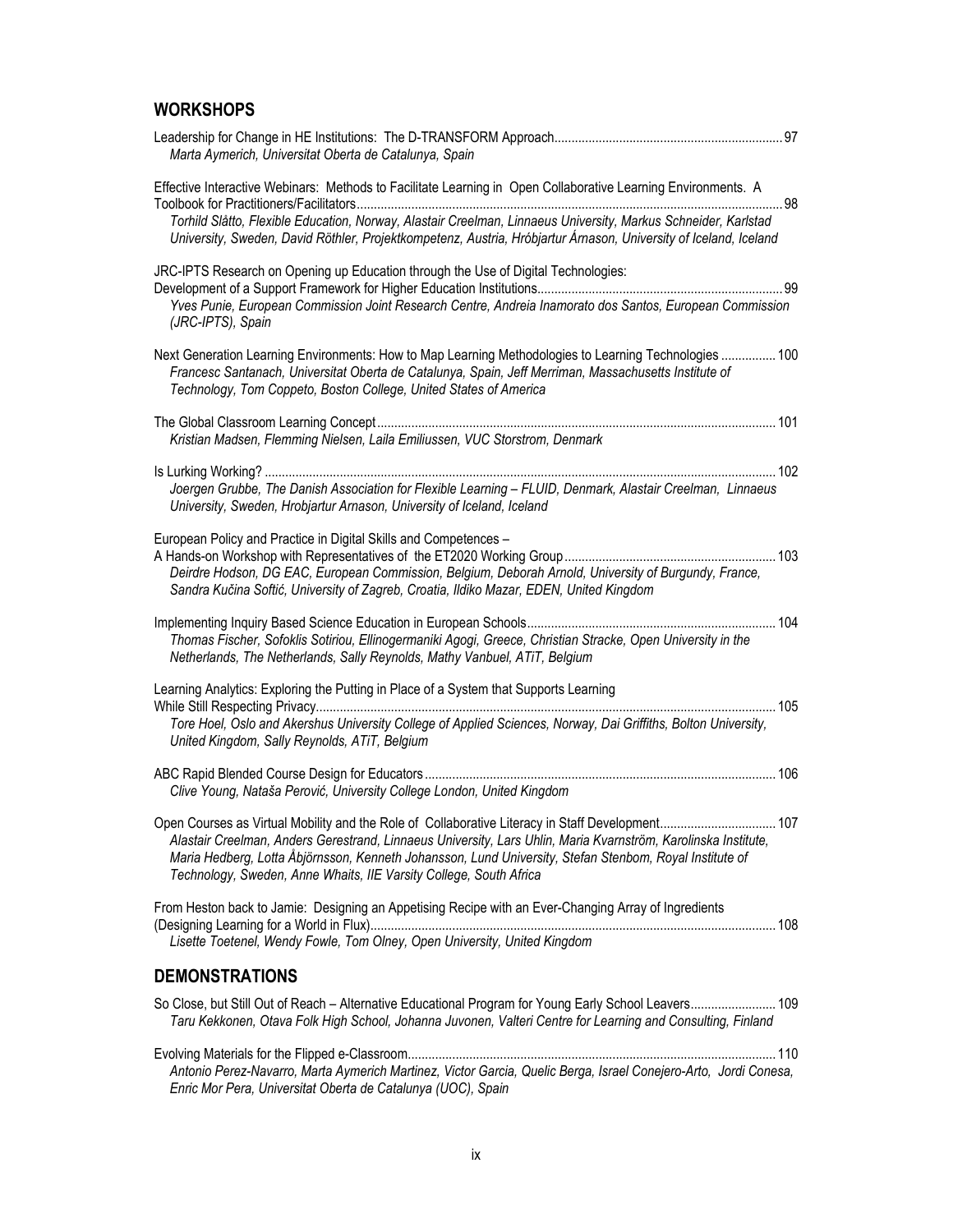| Florinda Sauli, Alberto Cattaneo, Swiss Federal Institute for Vocational Education and Training, Switzerland                                                                   |  |
|--------------------------------------------------------------------------------------------------------------------------------------------------------------------------------|--|
| <b>BOOK OF PROJECTS - COLLECTION OF "SYNERGY" SYNOPSES</b>                                                                                                                     |  |
| DigiTal Resources As a New Strategical Factor for a Renovation of Modernization in higher education                                                                            |  |
| Developing Tools for Lifelong Learning in the Transcaucasus Region: e-Learning                                                                                                 |  |
| Enhancing Quality of Technology-Enhanced Learning at Jordanian Universities                                                                                                    |  |
| Opening up Education in South-Mediterranean countries                                                                                                                          |  |
| Strategic Partnership for Creativity and Entrepreneurship                                                                                                                      |  |
| Learning Analytics Community Exchange                                                                                                                                          |  |
| The MOOCs Story Deconstructed                                                                                                                                                  |  |
| Enhancing Assessment Feedback in First Year Using Digital Technologies                                                                                                         |  |
| Supporting Transitions from Thinking about Study to the First Weeks                                                                                                            |  |
| An Exploration of Future Trends in Digital Learning Environments                                                                                                               |  |
| Massive Online Open Education Quality                                                                                                                                          |  |
| Open Educational Resources uptake in adult education                                                                                                                           |  |
| Open Professional Collaboration for Innovation                                                                                                                                 |  |
| OntoTechnology                                                                                                                                                                 |  |
| Crossing borders in the comprehensive investigation of labour market matching processes: An EU-wide, trans-<br>disciplinary, multilevel and science-practice-bridging training |  |
| Learning to learn for new digital soft skills for employability                                                                                                                |  |
| Open Badge Network                                                                                                                                                             |  |
|                                                                                                                                                                                |  |
| Learning at Home and the Hospital                                                                                                                                              |  |